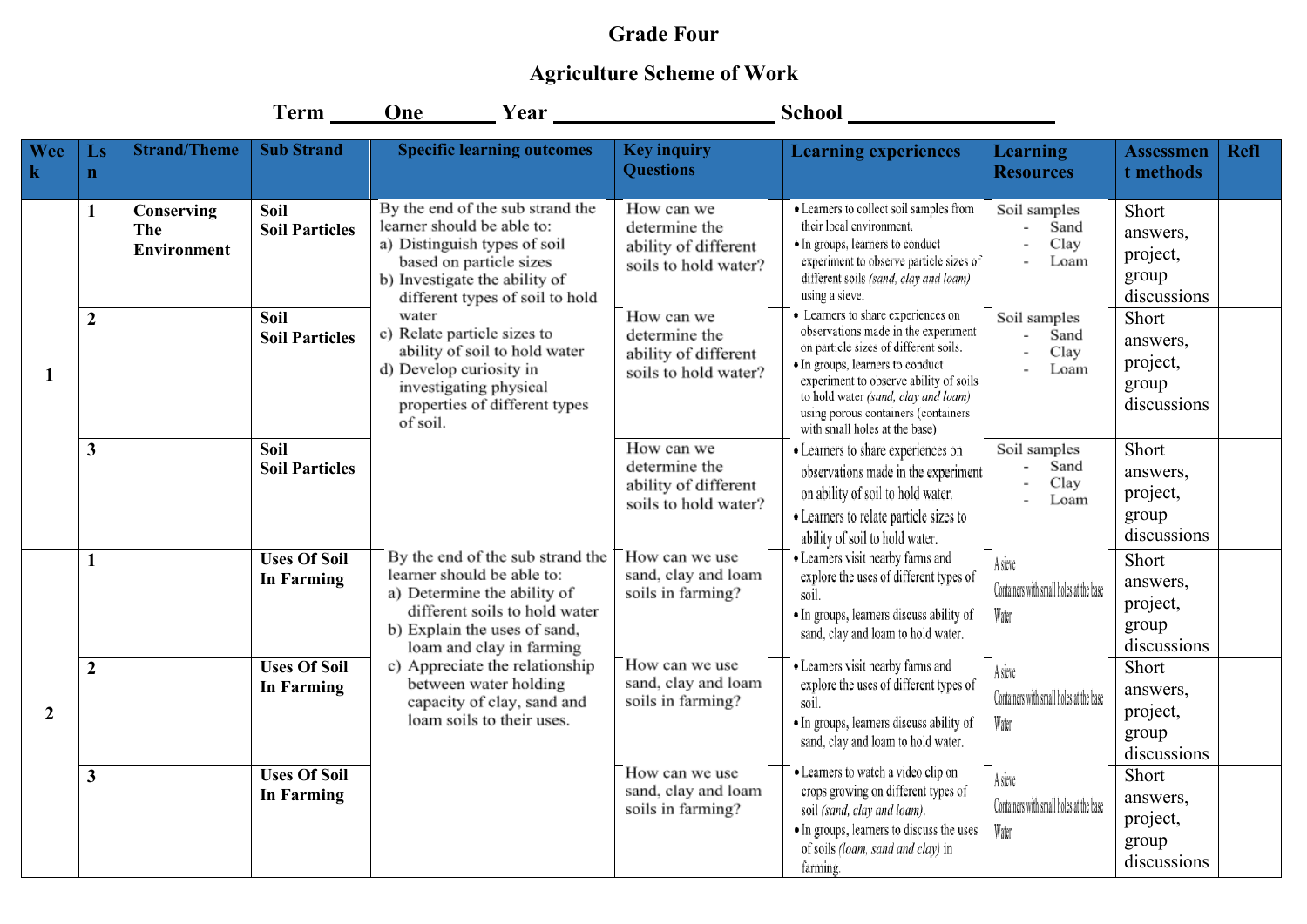| $\mathbf{3}$ |                  | Compost<br><b>Manure</b>                     | By the end of the sub strand the<br>learner should be able to:<br>a) Identify suitable materials<br>for making compost manure<br>b) Prepare compost manure for<br>farming<br>c) Explain the meaning of<br>compost manure for farming               | What is compost<br>manure<br>What can we use to<br>prepare compost<br>manure?<br>How can we make<br>compost manure<br>using the heap<br>method?<br>What is compost<br>manure<br>What can we use to<br>prepare compost<br>manure?<br>How can we make<br>compost manure<br>using the heap<br>method? | • Learners observe stimulus materials<br>such as video, photos, and pictures on<br>preparation and use of compost<br>manure using compost heap method                                                                                                        | animals)                                                                                                      | Short<br>answers,<br>project,<br>group<br>discussions |  |
|--------------|------------------|----------------------------------------------|----------------------------------------------------------------------------------------------------------------------------------------------------------------------------------------------------------------------------------------------------|----------------------------------------------------------------------------------------------------------------------------------------------------------------------------------------------------------------------------------------------------------------------------------------------------|--------------------------------------------------------------------------------------------------------------------------------------------------------------------------------------------------------------------------------------------------------------|---------------------------------------------------------------------------------------------------------------|-------------------------------------------------------|--|
|              | $\boldsymbol{2}$ | Compost<br><b>Manure</b>                     | d) Appreciate importance of<br>compost manure in farming.<br>b) Prepare compost manure for<br>farming<br>c) Explain the meaning of<br>compost manure for farming                                                                                   |                                                                                                                                                                                                                                                                                                    | • Learners to collect suitable materials<br>for making compost manure.<br>· In groups, learners to prepare compost<br>manure using heap method.                                                                                                              | Organic materials for composting (farm waste from crops and                                                   | Short<br>answers,<br>project,<br>group<br>discussions |  |
|              | 3                | Compost<br><b>Manure</b>                     | d) Appreciate importance of<br>compost manure in farming.                                                                                                                                                                                          | What is compost<br>manure<br>What can we use to<br>prepare compost<br>manure?<br>How can we make<br>compost manure<br>using the heap<br>method?                                                                                                                                                    | • In groups, learners discuss the<br>meaning of compost manure.<br>• Learners practice the learnt skills in<br>making compost manure in kitchen<br>garden at home.                                                                                           |                                                                                                               | Short<br>answers,<br>project,<br>group<br>discussions |  |
|              | $\mathbf{1}$     | <b>Uses Of</b><br><b>Water In</b><br>Farming | By the end of the sub strand the<br>learner should be able to:<br>a) Water plants and domestic<br>animals in the immediate<br>environment<br>b) Identify different uses of<br>water in farming<br>c) Appreciate importance of<br>water in farming. | What are the uses of<br>water in farming?                                                                                                                                                                                                                                                          | · In groups, learners to make various<br>Agricultural uses of water in<br>school (watering flower beds,<br>plants, seed bed and watering<br>animals).<br>• Learners to visit the neighbouring<br>farms to observe how water is used<br>for farming purposes. | Assorted containers<br>Bottles<br>Jerricans<br><b>Buckets</b><br>Wooden boxes<br>Used tyres<br><b>Baskets</b> | Short<br>answers,<br>project,<br>group<br>discussions |  |
|              | $\boldsymbol{2}$ | <b>Uses Of</b><br><b>Water In</b><br>Farming | By the end of the sub strand the<br>learner should be able to:<br>a) Water plants and domestic<br>animals in the immediate<br>environment<br>b) Identify different uses of<br>water in farming<br>c) Appreciate importance of<br>water in farming. | What are the uses of<br>water in farming?                                                                                                                                                                                                                                                          | • In groups, learners to make various<br>Agricultural uses of water in<br>school (watering flower beds,<br>plants, seed bed and watering<br>animals).<br>• Learners to visit the neighbouring<br>farms to observe how water is used<br>for farming purposes. | Assorted containers<br><b>Bottles</b><br>Jerricans<br><b>Buckets</b><br>Wooden boxes<br>Used tyres<br>Baskets | Short<br>answers,<br>project,<br>group<br>discussions |  |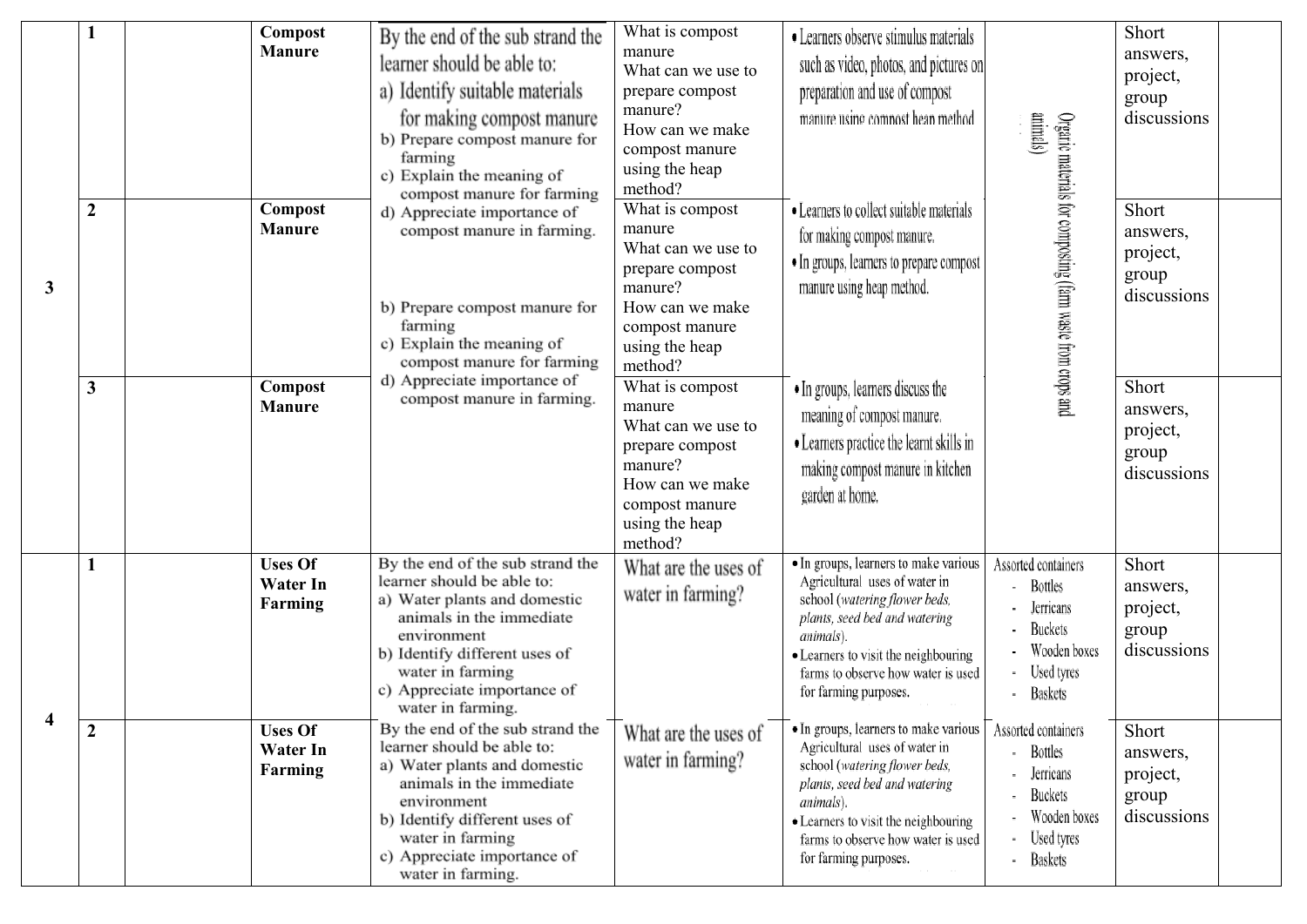|   | 3                | <b>Uses Of</b><br><b>Water In</b><br>Farming        | By the end of the sub strand the<br>learner should be able to:<br>a) Water plants and domestic<br>animals in the immediate<br>environment<br>b) Identify different uses of<br>water in farming<br>c) Appreciate importance of<br>water in farming. | What are the uses of<br>water in farming?                                                        | • Learners to observe a video clip on<br>uses of water in the farm.<br>• In pairs, learners to brainstorm or<br>share experiences on uses of water<br>in the farm for agricultural<br>activities.                                                                                                                                                                                                                     | Assorted containers<br>Bottles<br>Jerricans<br>Buckets<br>Wooden boxes<br>Used tyres<br><b>Baskets</b>               | Short<br>answers,<br>project,<br>group<br>discussions |
|---|------------------|-----------------------------------------------------|----------------------------------------------------------------------------------------------------------------------------------------------------------------------------------------------------------------------------------------------------|--------------------------------------------------------------------------------------------------|-----------------------------------------------------------------------------------------------------------------------------------------------------------------------------------------------------------------------------------------------------------------------------------------------------------------------------------------------------------------------------------------------------------------------|----------------------------------------------------------------------------------------------------------------------|-------------------------------------------------------|
|   | 1                | Water<br><b>Conservation</b><br><b>In Farming</b>   | By the end of the sub strand the<br>learner should be able to:<br>a) Carry out drip irrigation to<br>water plants<br>b) Describe drip irrigation as a<br>way of conserving water                                                                   | What are the<br>different ways<br>drip irrigation is<br>used to conserve<br>water in<br>farming? | · Learners watch a video clip on<br>irrigation of crops through drip<br>irrigation.<br>• In groups, learners to carry out drip<br>irrigation in school using bottles.<br>• In groups, learners to carry out drip<br>irrigation in the school using a 5 to<br>10 metre long perforated plastic<br>pipe.                                                                                                                | Assorted containers<br><b>Bottles</b><br>Jerricans<br><b>Buckets</b><br>Wooden boxes<br>Used tyres<br><b>Baskets</b> | Short<br>answers,<br>project,<br>group<br>discussions |
| 5 | $\boldsymbol{2}$ | Water<br><b>Conservation</b><br><b>In Farming</b>   | c) Appreciate use of drip<br>irrigation in conserving water<br>in farming.                                                                                                                                                                         | What are the<br>different ways<br>drip irrigation is<br>used to conserve<br>water in<br>farming? | · Learners visit nearby farms and<br>explore the use of drip irrigation<br>method.<br>· In groups, learners discuss meaning<br>and innovative ways of drip<br>irrigation for conserving water<br>• Learners to innovate and use drip<br>irrigation in gardening practices at<br>home.                                                                                                                                 | Assorted containers<br>Bottles<br>Jerricans<br>Buckets<br>Wooden boxes<br>Used tyres<br><b>Baskets</b>               | Short<br>answers,<br>project,<br>group<br>discussions |
|   | $\mathbf{3}$     | <b>Living Better</b><br>With Wild<br><b>Animals</b> | By the end of the sub strand the<br>learner should be able to:<br>a) Identify small wild animals that<br>destroy crops and domestic<br>animals<br>b) Explain damages caused by<br>small wild animals in the farm                                   |                                                                                                  | • In pairs, learners to brainstorm<br>and share experiences on small<br>wild animals such as birds.<br>squirrels, monkeys, mongoose<br>and moles that destroy crops<br>and domestic animals.<br>Learners to watch a video clip<br>or listen to a resource person<br>on small wild animals such as<br>birds, squirrels, monkeys,<br>mongoose and moles and the<br>damages they cause on crops<br>and domestic animals. |                                                                                                                      | Short<br>answers,<br>project,<br>group<br>discussions |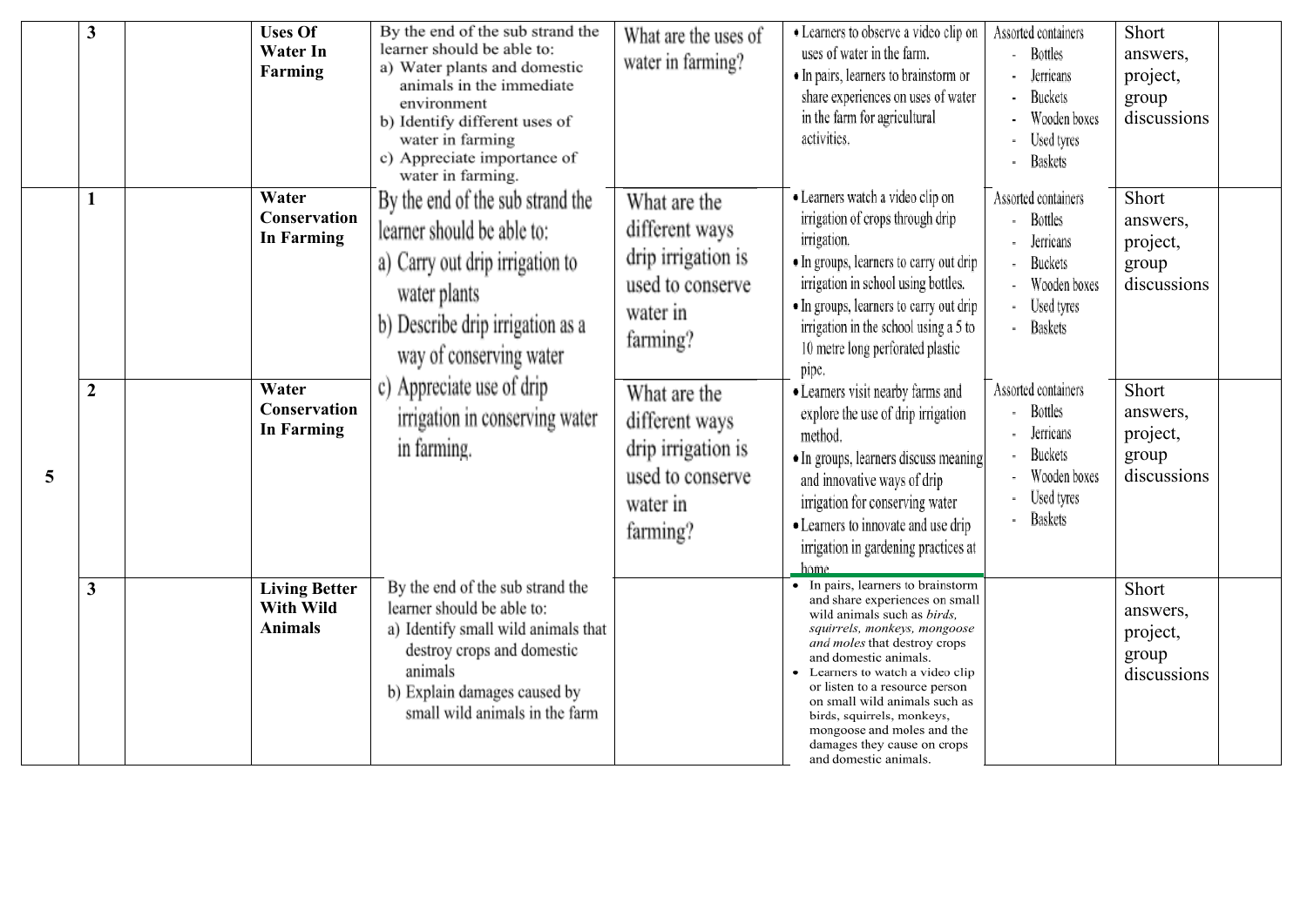|                |                  | <b>Living Better</b><br>With Wild<br><b>Animals</b>        | c) Construct a scarecrow using<br>locally available materials<br>d) Use a scarecrow to keep off<br>small wild animals from the<br>farm                                                         | What are the small<br>• In pairs, learners to brainstorm<br>wild animals that<br>and share experiences on small<br>destroy crops and<br>wild animals such as birds,<br>domestic animals?<br>squirrels, monkeys, mongoose<br>and moles that destroy crops<br>and domestic animals.<br>2. What damage is<br>Learners to watch a video clip<br>caused by small<br>wild animals in the<br>or listen to a resource person<br>on small wild animals such as<br>farm?<br>birds, squirrels, monkeys,<br>mongoose and moles and the<br>3. How can you<br>damages they cause on crops<br>prevent reduce<br>and domestic animals. | areas<br>Resource persons-specialized or skilled persons in assorted topical                                                                                                                                                                                |                                                                     | Short<br>answers,<br>project,<br>group<br>discussions |
|----------------|------------------|------------------------------------------------------------|------------------------------------------------------------------------------------------------------------------------------------------------------------------------------------------------|------------------------------------------------------------------------------------------------------------------------------------------------------------------------------------------------------------------------------------------------------------------------------------------------------------------------------------------------------------------------------------------------------------------------------------------------------------------------------------------------------------------------------------------------------------------------------------------------------------------------|-------------------------------------------------------------------------------------------------------------------------------------------------------------------------------------------------------------------------------------------------------------|---------------------------------------------------------------------|-------------------------------------------------------|
| 6              | $\boldsymbol{2}$ | <b>Living Better</b><br><b>With Wild</b><br><b>Animals</b> | c) Construct a scarecrow using<br>locally available materials<br>d) Use a scarecrow to keep off<br>small wild animals from the<br>farm                                                         | damage from small<br>wild animals in the<br>farm?<br>4. How is a<br>scarecrow<br>constructed?                                                                                                                                                                                                                                                                                                                                                                                                                                                                                                                          | • Learners to watch video clip or<br>charts on varieties of<br>scarecrow.<br>• In groups, learners to discuss<br>how they could make a<br>scarecrow using locally<br>available materials.                                                                   |                                                                     | Short<br>answers,<br>project,<br>group<br>discussions |
|                | $\mathbf{3}$     | <b>Living Better</b><br><b>With Wild</b><br><b>Animals</b> | d) Use a scarecrow to keep off<br>small wild animals from the<br>farm<br>e) Use digital resources to acquire<br>information on small wild<br>animals                                           |                                                                                                                                                                                                                                                                                                                                                                                                                                                                                                                                                                                                                        | Learners to watch video clip or<br>charts on varieties of<br>scarecrow.<br>In groups, learners to discuss<br>how they could make a<br>scarecrow using locally<br>available materials.                                                                       | areas                                                               | Short<br>answers,<br>project,<br>group<br>discussions |
|                |                  | <b>Living Better</b><br>With Wild<br><b>Animals</b>        | d) Use a scarecrow to keep off<br>small wild animals from the<br>farm<br>e) Use digital resources to acquire<br>information on small wild<br>animals                                           |                                                                                                                                                                                                                                                                                                                                                                                                                                                                                                                                                                                                                        | • In groups, learners to construct<br>a scarecrow using locally<br>available materials.<br>In groups, learners to install the<br>scarecrows in the immediate<br>environment to keep off small<br>wild animals.                                              |                                                                     | Short<br>answers,<br>project,<br>group<br>discussions |
| $\overline{7}$ | $\boldsymbol{2}$ | <b>Living Better</b><br>With Wild<br><b>Animals</b>        | f) Store photos of small wild<br>animals that destroy crops and<br>domestic animals<br>g) Appreciate the importance of<br>living better with small wild<br>animals.                            |                                                                                                                                                                                                                                                                                                                                                                                                                                                                                                                                                                                                                        | • In groups, learners share<br>information about small wild<br>animals and store photographs<br>using appropriate methods.<br>Learners to consult a resource<br>person such as an ICT<br>specialist to guide on various<br>methods of storing photos.       | Resource persons-specialized or skilled persons in assorted topical | Short<br>answers,<br>project,<br>group<br>discussions |
|                | $\mathbf{3}$     | <b>Living Better</b><br>With Wild<br><b>Animals</b>        | d) Use a scarecrow to keep off<br>small wild animals from the<br>farm<br>e) Use digital resources to acquire<br>information on small wild<br>animals                                           |                                                                                                                                                                                                                                                                                                                                                                                                                                                                                                                                                                                                                        | Individual learners to make<br>presentations on photos<br>acquired and stored.                                                                                                                                                                              |                                                                     | Short<br>answers,<br>project,<br>group<br>discussions |
| 8              |                  | <b>Fruit Seed</b><br>Collection                            | By the end of the sub strand the<br>learner should be able to:<br>a) Identify places where fruit tree<br>seeds could be obtained<br>b) Collect fruit tree seeds from the<br>local environment. | Where could we<br>collect fruit seeds?                                                                                                                                                                                                                                                                                                                                                                                                                                                                                                                                                                                 | • In groups, learners to suggest<br>various places where seeds of fruit<br>trees such as guava and tree<br>tomato could be obtained.<br>• With help of the parents or<br>guardians learners to collect seeds<br>of fruits such as guava and tree<br>tomato. | Assorted fruits<br>- Guava<br>Tree tomato                           | Short<br>answers,<br>project,<br>group<br>discussions |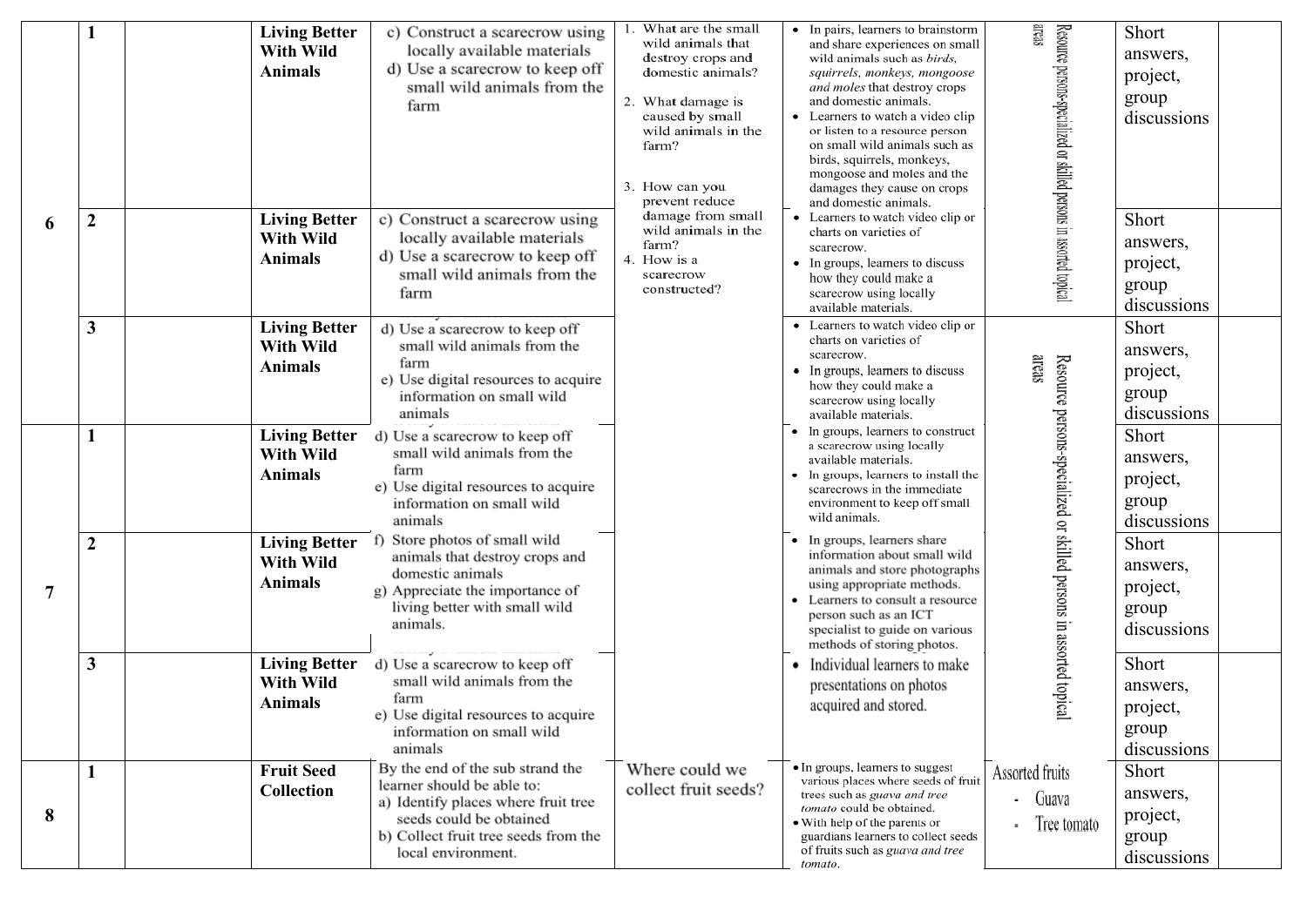|           | $\overline{2}$   | <b>Fruit Seed</b><br><b>Collection</b>  | By the end of the sub strand the<br>learner should be able to:<br>a) Identify places where fruit tree<br>seeds could be obtained<br>b) Collect fruit tree seeds from the<br>local environment.                                 | Where could we<br>collect fruit seeds?              | · In groups, learners to suggest<br>various places where seeds of fruit<br>trees such as guava and tree<br>tomato could be obtained.<br>• With help of the parents or<br>guardians learners to collect seeds<br>of fruits such as guava and tree<br>tomato. | Assorted fruits<br>- Guava<br>Tree tomato                                               | Short<br>answers,<br>project,<br>group<br>discussions |
|-----------|------------------|-----------------------------------------|--------------------------------------------------------------------------------------------------------------------------------------------------------------------------------------------------------------------------------|-----------------------------------------------------|-------------------------------------------------------------------------------------------------------------------------------------------------------------------------------------------------------------------------------------------------------------|-----------------------------------------------------------------------------------------|-------------------------------------------------------|
|           | $\mathbf{3}$     | <b>Fruit Seed</b><br><b>Collection</b>  | By the end of the sub strand the<br>learner should be able to:<br>a) Identify places where fruit tree<br>seeds could be obtained<br>b) Collect fruit tree seeds from the<br>local environment.                                 | Where could we<br>collect fruit seeds?              | • In groups, learners to suggest<br>various places where seeds of fruit<br>trees such as guava and tree<br>tomato could be obtained.<br>• With help of the parents or<br>guardians learners to collect seeds<br>of fruits such as guava and tree<br>tomato. | Assorted fruits<br>Guava<br>Tree tomato                                                 | Short<br>answers,<br>project,<br>group<br>discussions |
|           | 1                | <b>Fruit Seed</b><br>Preparation        | By the end of the sub strand the<br>learner should be able to:<br>a) Prepare fruit seeds for planting<br>b) Appreciate the importance of<br>preparing seeds for planting.                                                      | How are fruit seeds<br>prepared for planting?       | • Learners to extract seeds from the<br>fruits such as guava and tree<br>tomato using appropriate means<br>• Learners clean the extracted seeds<br>in water.                                                                                                | Assorted fruits<br>- Guava<br>Tree tomato                                               | Short<br>answers,<br>project,<br>group<br>discussions |
| 9         | $\boldsymbol{2}$ | <b>Fruit Seed</b><br>Preparation        | By the end of the sub strand the<br>learner should be able to:<br>a) Prepare fruit seeds for planting<br>b) Appreciate the importance of<br>preparing seeds for planting.                                                      | How are fruit seeds<br>prepared for planting?       | • Learners to extract seeds from the<br>fruits such as guava and tree<br>tomato using appropriate means<br>• Learners clean the extracted seeds<br>in water.                                                                                                | Assorted fruits<br>- Guava<br>Tree tomato                                               | Short<br>answers,<br>project,<br>group<br>discussions |
|           | $\mathbf{3}$     | <b>Fruit Seed</b><br>Preparation        | By the end of the sub strand the<br>learner should be able to:<br>a) Prepare fruit seeds for planting<br>b) Appreciate the importance of<br>preparing seeds for planting.                                                      | How are fruit seeds<br>prepared for planting?       | • Learners sort bad seeds for<br>disposal and retain the good seeds.<br>• Learners appropriately sun-dry the<br>good clean seeds and protect them<br>from birds.                                                                                            | Assorted fruits<br>- Guava<br>Tree tomato                                               | Short<br>answers,<br>project,<br>group<br>discussions |
|           | 1                | <b>Fruit Seed</b><br>Preparation        | By the end of the sub strand the<br>learner should be able to:<br>a) Prepare fruit seeds for planting<br>b) Appreciate the importance of<br>preparing seeds for planting.                                                      | How are fruit seeds<br>prepared for planting?       | • Learners sort bad seeds for<br>disposal and retain the good seeds.<br>• Learners appropriately sun-dry the<br>good clean seeds and protect them<br>from birds.                                                                                            | Assorted fruits<br>- Guava<br>Tree tomato                                               | Short<br>answers,<br>project,<br>group<br>discussions |
| <b>10</b> | $\overline{2}$   | <b>Fruit Tree</b><br><b>Nursery Bed</b> | By the end of the sub strand the<br>learner should be able to:<br>a) Prepare a nursery bed for<br>establishing fruit seedlings<br>b) Sow seeds into a nursery bed<br>c) Manage a fruit tree nursery bed<br>up to transplanting | How are fruit seeds<br>established in a<br>nursery? | • In groups, learners to select a<br>suitable site for establishing the<br>fruit tree nursery bed (container<br>nursery or ground nursery bed).<br>• In groups, learners to prepare and<br>set up the nursery bed                                           | Assorted farm tools and equipment<br>Panga<br>- Rake<br>- Jembe<br>- Slasher<br>- Spade | Short<br>answers,<br>project,<br>group<br>discussions |